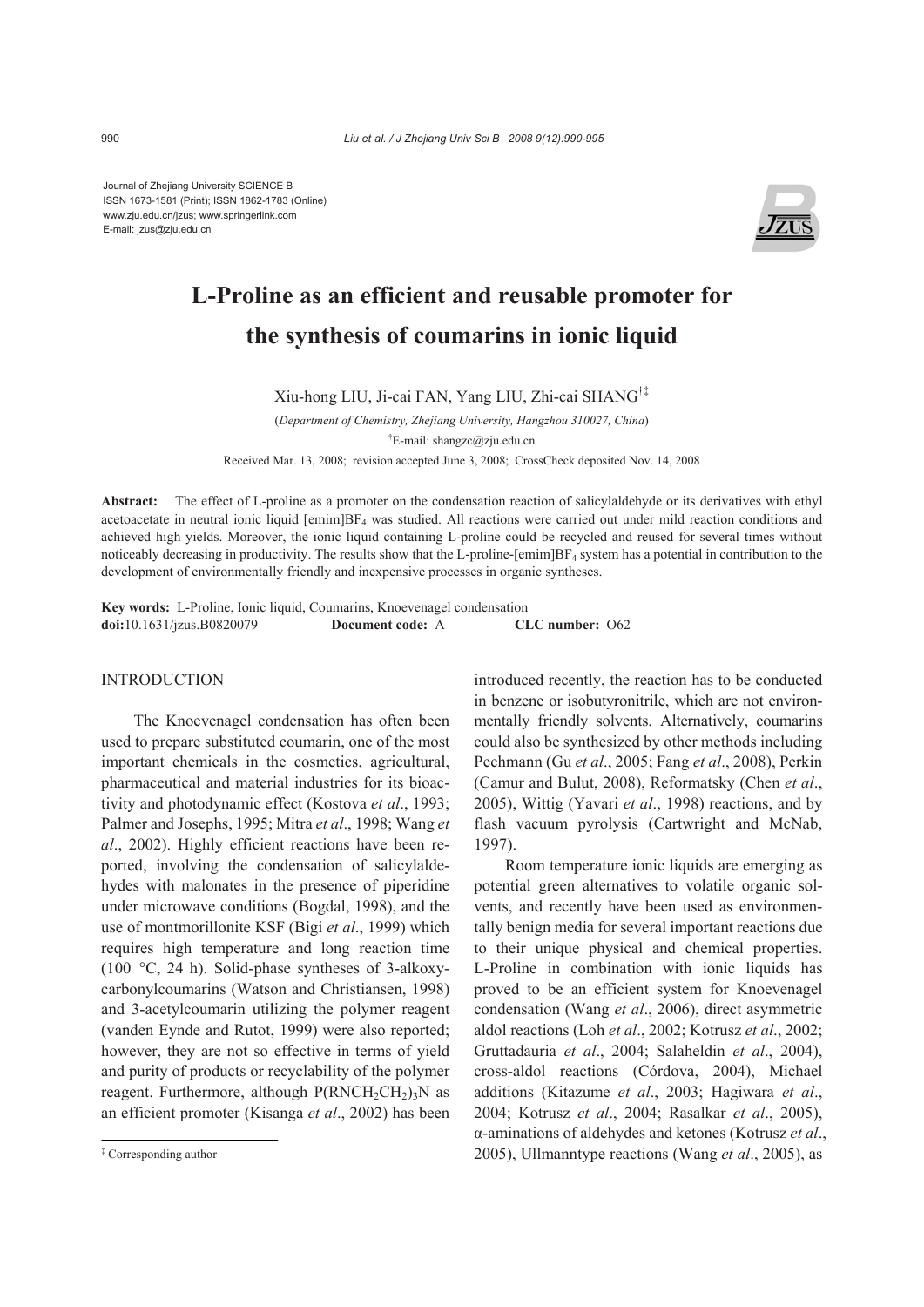well as Mannich reactions (Chowdari *et al*., 2003). To the best of our knowledge, there is no attempt of the use of L-proline as a promoter in ionic liquid for the synthesis of coumarins. We, therefore, present an efficient and practical synthesis of substituted coumarins from the corresponding salicylaldehyde and ethyl acetoacetate. The method applied here resulted in easier product work-up in this milder condition compared with that reported in the literature, and in high yields (81%~95%). In addition, the ionic liquid containing L-proline could be recycled and reused for several times without noticeably decreasing in productivity in subsequent reactions.

## RESULTS AND DISCUSSION

To a dry round bottom flask charged with 2 mmol substrate and 2.1 mmol ethyl acetoacetate, was added the ionic liquid  $[emim]BF_4 (1 ml)$ , followed by 40 mol% L-proline, and the reaction mixture was stirred at room temperature. At the end of the reaction, water was added with continuous stirring, and then the solid material was filtered off to give high purity products without further purification of column chromatography. The achieved results are summarized in Table 1. The reaction worked well with aromatic salicylaldehydes containing electrondonating

| Entry            | Substrate                                   | Product           | Temperature                                      | Time (h)       | Yield $(\%)^b$ |
|------------------|---------------------------------------------|-------------------|--------------------------------------------------|----------------|----------------|
| $\,1\,$          | HO.<br>OHC                                  | О                 | $\ensuremath{\operatorname{rt}}$                 | $\sqrt{6}$     | 95             |
| $\sqrt{2}$       | OCH <sub>3</sub><br>HO.<br>$OHC$            | $H_3CO$           | $\ensuremath{\operatorname{rt}}$                 | $\sqrt{6}$     | $86\,$         |
| $\mathfrak{Z}$   | QCH <sub>3</sub><br>HO.<br>OHC <sup>-</sup> | OCH <sub>3</sub>  | $\ensuremath{\operatorname{rt}}$                 | $\sqrt{6}$     | $8\sqrt{1}$    |
| $\overline{4}$   | HO.<br><b>OHC</b><br>Cl                     | Cl-               | $\ensuremath{\mathsf{r}}\ensuremath{\mathsf{t}}$ | $\sqrt{6}$     | 90             |
| $\sqrt{5}$       | HO.<br>OHC <sup>-</sup><br>Br               | Br-               | $\ensuremath{\mathsf{r}}\ensuremath{\mathsf{t}}$ | $\overline{4}$ | 95             |
| $\sqrt{6}$       | HO.<br><b>OHC</b><br>NO <sub>2</sub>        | $\mathrm{O_{2}N}$ | $\ensuremath{\mathsf{r}}\ensuremath{\mathsf{t}}$ | $\sqrt{6}$     | $90\,$         |
| $\boldsymbol{7}$ | HO.<br>OHC<br>`OH                           | HO.               | $\ensuremath{\operatorname{rt}}$                 | $\sqrt{6}$     | 92             |
| $\,$ $\,$        | QH<br>HO.<br>OHC <sup>-</sup>               | ÒΗ                | $\ensuremath{\operatorname{rt}}$                 | $\sqrt{6}$     | $87\,$         |
| $\overline{9}$   | HO.<br>OHC <sup>-</sup>                     |                   | $\ensuremath{\mathsf{r}}\ensuremath{\mathsf{t}}$ | $\sqrt{6}$     | $88^{\rm c}$   |
| $10\,$           | HO.<br>$H_3COC$                             |                   | $60\,^{\circ}\mathrm{C}$                         | $24\,$         |                |

Table 1 Preparation of coumarins via Knoevenagel reaction in ionic liquid [emim]BF<sub>4</sub><sup>a</sup>

a The reaction was conducted with 40 mol% L-proline, 2 mmol salicylaldehyde or its derivatives and 2.1 mmol ethyl acetoacetate in 1 ml ionic liquid  $[emim]BF_4$  at room temperature (rt):



where R=H or CH<sub>3</sub>; R<sub>1</sub>, R<sub>2</sub>=substitute groups. <sup>b</sup>Isolated yields; c Washed with CH<sub>3</sub>OH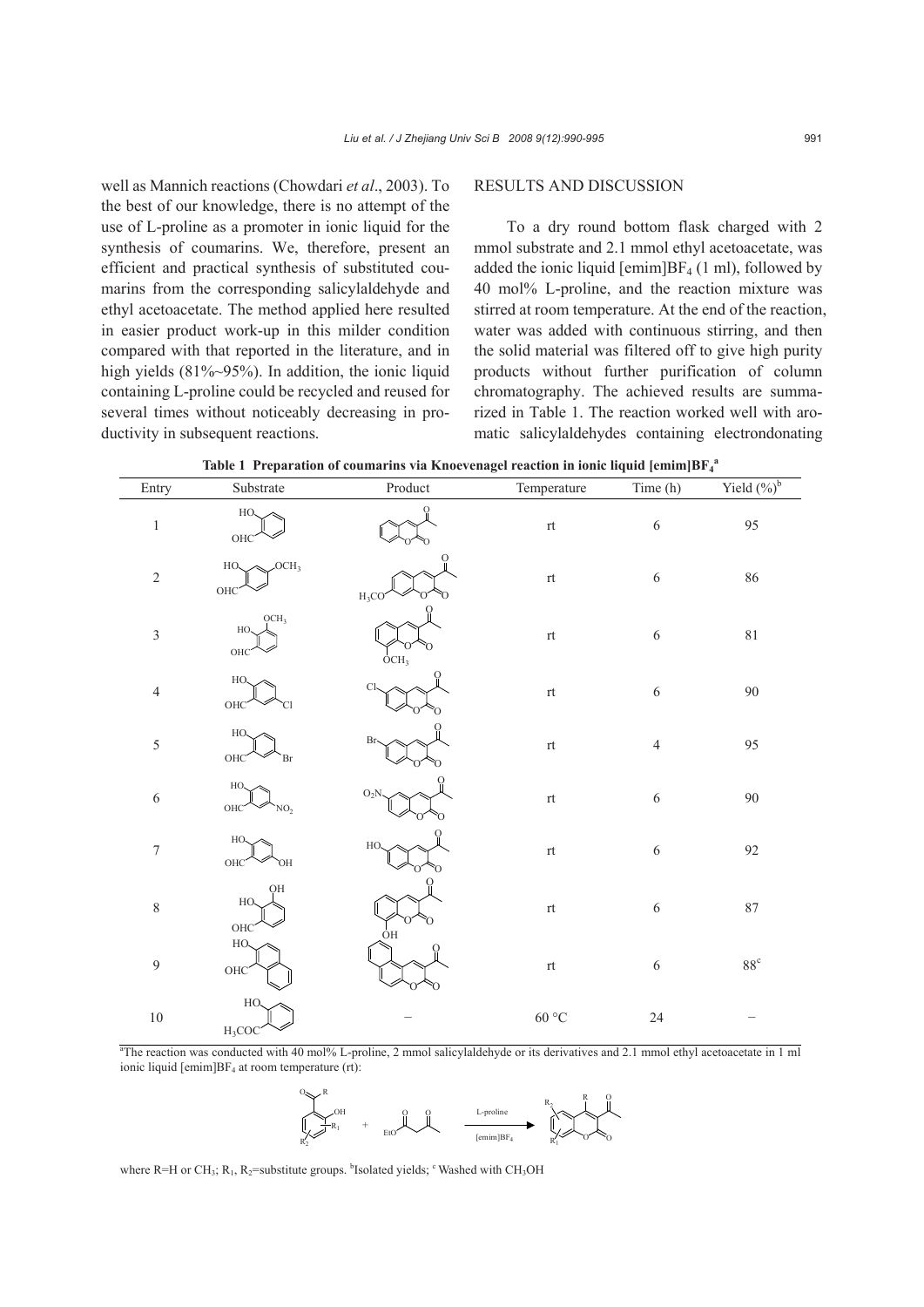and electron-withdrawing substituents present in the aromatic rings. Compared with salicylaldehyde, the yield of the reaction of 2-hydroxy-1-naphthaldehyde (Table 1, entry 9) with ethyl acetoacetate was a bit low maybe due to hindrance effect, and this was also reflected by the higher yields in entries 2 and 7 compared respectively with entries 3 and 8 in Table 1. However, the reaction between 2-hydroxyacetophenone and ethyl acetoacetate produced no product in this system even when it was stirred at 60 °C for 24 h (Table 1, entry 10), indicating that the presence of methyl prevented the reaction from continuing.

Our efforts began with salicylaldehyde and ethyl acetoacetate in ionic liquid  $[emim]BF<sub>4</sub>$  at room temperature without L-proline (Table 2). The catalytic activity of L-proline for these reactions was investigated, and no reaction took place in ionic liquid in 24 h in the absence of L-proline (Table 2, entry 1). When 5 mol% L-proline was added, the reaction yield was 85% (Table 2, entry 2), and when 40 mol% L-proline was added, the reaction yield increased to 95% (Table 2, entry 5). However, using 50 mol% L-proline resulted in lower yield (Table 2, entry 6). The amount of ionic liquid used in the reaction was also optimized, and the results show that the yield increased as the amount of ionic liquid increased from 0.5 ml (Table 2, entry 8) to 1 ml (Table 2, entry 5); however, the yield began to decrease as IL increased to 1.5 ml (Table 2, entry 9). Therefore, the best result was observed when 40 mol% L-proline was used as a promoter in 1 ml ionic liquid. The reaction gave almost no products of  $CH<sub>3</sub>CN$ , tetrahydrofuran (THF), and  $CH<sub>2</sub>Cl<sub>2</sub>$ , and yielded a low level of dimethyl sulfoxide (DMSO) in the presence of L-proline when the reaction time was

**Table 2 Effect of L-proline and ionic liquid loading on the reaction yield in the Knoevenagel condensation of salicylaldehyde with ethyl acetoacetate<sup>a</sup>**

| Entry                                                                       | L-proline $(mol\%)$ Ionic liquid $(ml)$ |     | Yield $(\sqrt[9]{\cdot})^{\overline{b}}$ |  |  |
|-----------------------------------------------------------------------------|-----------------------------------------|-----|------------------------------------------|--|--|
|                                                                             |                                         |     |                                          |  |  |
| $\overline{c}$                                                              | 5                                       |     | 85                                       |  |  |
| 3                                                                           | 10                                      |     | 92                                       |  |  |
| 4                                                                           | 30                                      |     | 90                                       |  |  |
| 5                                                                           | 40                                      |     | 95                                       |  |  |
| 6                                                                           | 50                                      |     | 86                                       |  |  |
|                                                                             | 40                                      |     | 0                                        |  |  |
| 8                                                                           | 40                                      | 0.5 | 76                                       |  |  |
|                                                                             | 40                                      | 1.5 | 80                                       |  |  |
| <sup>a</sup> The reaction was conducted with 2 mmol salicylaldehyde and 2.1 |                                         |     |                                          |  |  |

mmol ethyl acetoacetate in the presence of L-proline and/or [emim]BF<sub>4</sub> at room temperature; <sup>b</sup> Isolated yield

prolonged to 48 h. In summary, both L-proline and  $[emim]BF<sub>4</sub>$  had an important effect to the reaction: without one of the two, the reaction would not take place.

Since the L-proline and ionic liquid  $[emim]BF_4$ are soluble in water, they were extracted with water and the solid material was filtered off to give high purity products. The water solution containing L-proline was distilled under a reduced pressure, and the remaining ionic liquid containing L-proline was recycled and reused at least five times without noticeably decreasing the productivity (Table 3). Compared with conventional methods, the L-proline- [emim]BF4 system offers a clean, efficient, ecofriendly protocol for the synthesis of coumarins, with a high yield and a simple work-up procedure, and also a recyclable reaction medium.

**Table 3 Studies on L-proline and ionic liquid recycling in the Knoevenagel condensation of 2-hydroxybenzaldehyde with ethyl acetoacetate<sup>a</sup>**

| Run | Yield $(\%)^b$                                                         | Run | Yield $(\%)^b$ |
|-----|------------------------------------------------------------------------|-----|----------------|
|     | 95                                                                     |     | 94             |
|     | 95                                                                     |     |                |
|     |                                                                        |     |                |
|     | <sup>a</sup> The reaction was conducted with 40 mol% L-proline, 2 mmol |     |                |

2-hydroxybenzaldehyde and 2.1 mmol ethyl acetoacetate in 1 ml ionic liquid [emim]BF<sub>4</sub> at room temperature; <sup>b</sup>Isolated yields

### EXPERIMENTAL SECTION

Melting points (mp) were obtained on WRS-1A apparatus and are uncorrected, infrared radiation (IR) spectra were recorded on an NEXUS 470 FT-IR spectrophotometer using KBr optics, and <sup>1</sup>H NMR data were recorded at Advance DMX 500 MHz in CDCl<sub>3</sub> or DMSO- $d_6$  using tetramethylsilane (TMS) as internal standard.

## **Materials**

Ionic liquids were prepared by the procedures given in the literature (Joseph *et al*., 2005). All other chemicals and reagents were commercial materials of analytical grade.

# **General experimental procedures for the L-proline catalyzed Knoevenagel condensation reaction in neutral ionic liquid**

In a typical experiment, 2 mmol of salicylaldehyde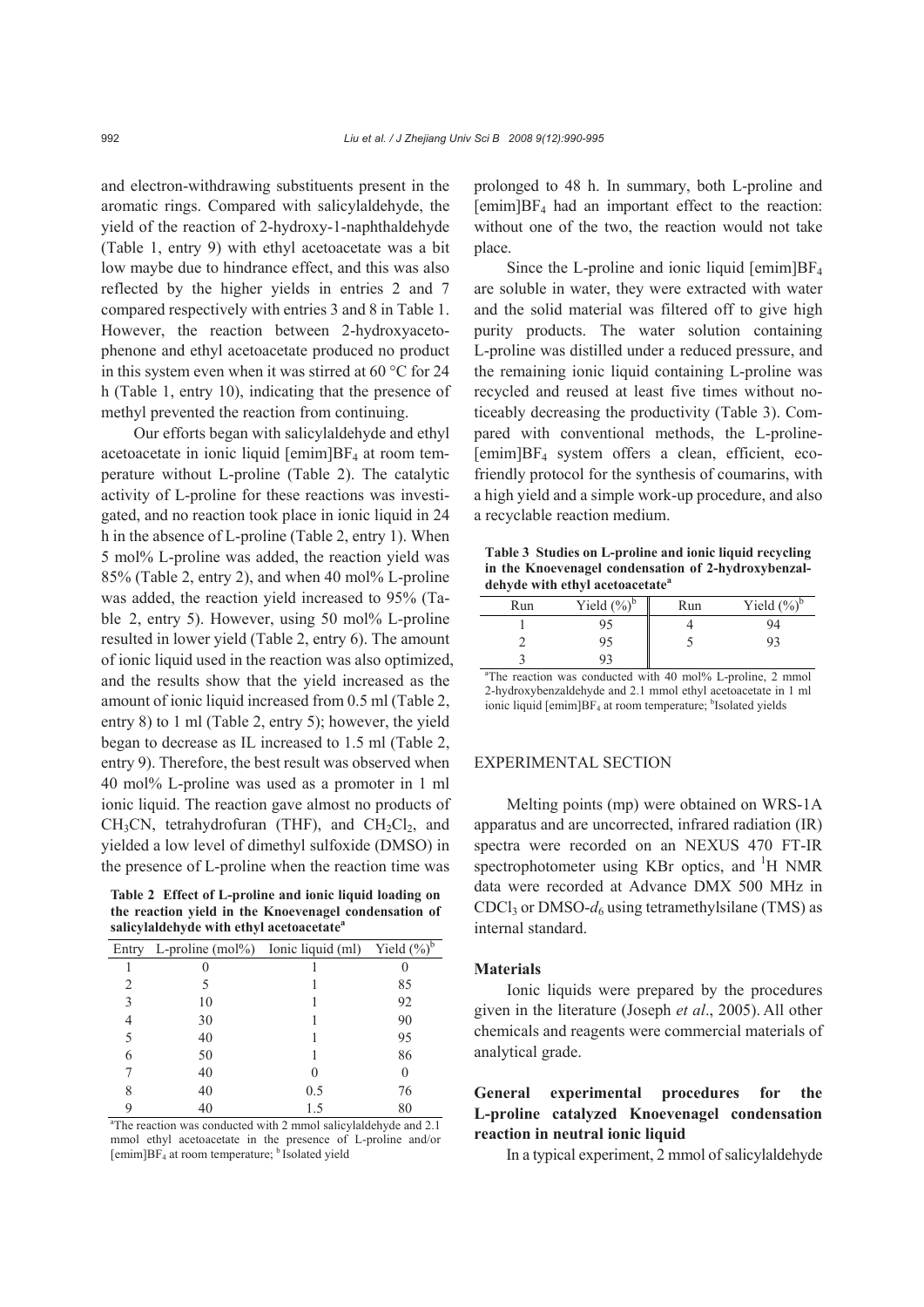or its derivatives and 2.1 mmol of ethyl acetoacetate were added into a 25 ml round bottom flask and stirred with a magnetic stir bar. To this, 1 ml ionic liquid and 40 mol% L-proline were added. Afterwards, the reaction mixture was stirred at room temperature until TLC (thin-layer chromatography) shows the complete disappearance of salicylaldehyde or its derivatives. Then 10 ml water was added and stirred for 5 min, the resulting mixture was filtered, and the solid residue was dried under infrared lamp to give the products in high purity without being further purified by column chromatography.

# **General experimental procedures for the recycling of L-proline and ionic liquid**

After the reaction was completed, the solid material was filtered off. The water solution containing L-proline was distilled under a reduced pressure, and then dried in vacuum to completely remove the water, avoiding the use of toxic and volatile extractants. The L-proline-[emim]BF4 system was recharged with a new batch of substrates. Table 3 illustrates that the ionic liquid [emim]BF4 containing L-proline can be reused for at least five times without sacrificing the yields.

## **Spectral data of some products (Table 1)**

1. 3-Acetylcoumarin (entry 1)

Yield: 95%; mp: 118 °C [mp 119~220 °C in (Hirai and Togo, 2005)]; IR (KBr): 1732, 1677, 1613, 1557, 1455, 1233, 1210, 979, 756 cm<sup>-1</sup>; <sup>1</sup>H NMR (CDCl<sub>3</sub>, 500 MHz):  $\delta$ =2.73 (s, 3H, CH<sub>3</sub>), 7.33~7.39 (m, 2H, Ar-H), 7.64~7.67 (m, 2H, Ar-H), 8.51 (s, 1H, CH).

2. 3-Acetyl-7-methoxycoumarin (entry 2)

Yield: 86%; mp: 170 °C [mp 171~172 °C in (Fry *et al*., 2004)]; IR (KBr): 1736, 1672, 1616, 1504, 1366, 1210, 989, 837, 767 cm<sup>-1</sup>; <sup>1</sup>H NMR (CDCl<sub>3</sub>, 500 MHz): *δ*=2.71 (s, 3H, CH3), 3.92 (s, 3H, OCH3), 6.84 (d, *J*=2.30 Hz, 1H, Ar-H), 6.91 (q, *J*=3.70 Hz, 1H, Ar-H), 7.55 (d, *J*=8.70 Hz, 1H, Ar-H), 8.50 (s, 1H, CH).

3. 3-Acetyl-8-methoxycoumarin (entry 3)

Yield: 81%; mp: 172 °C [mp 174 °C in (Mogilaiah *et al*., 2003)]; IR (KBr):1735, 1686, 1602, 1568, 1282, 1201, 950, 801, 766 cm<sup>-1</sup>; <sup>1</sup>H NMR (CDCl<sub>3</sub>, 500 MHz):  $\delta$ =2.73 (s, 3H, CH<sub>3</sub>), 3.99 (s, 3H, OCH<sub>3</sub>),

7.18~7.29 (m, 3H, Ar-H), 8.48 (s, 1H, CH).

4. 3-Acetyl-6-chlorocoumarin (entry 4)

Yield: 90%; mp: 204 °C [mp 206 °C in (Czerney and Hartmann, 1982)]; IR (KBr): 1739, 1677, 1611, 1553, 1359, 1234, 1205, 983, 973, 837 cm<sup>-1</sup>; <sup>1</sup>H NMR (CDCl<sub>3</sub>, 500 MHz):  $\delta$ =2.73 (s, 3H, CH<sub>3</sub>), 7.33 (d, *J*=8.80 Hz, 1H, Ar-H), 7.60 (q, *J*=3.77 Hz, 1H, Ar-H), 7.63 (d, *J*=2.35 Hz, 1H, Ar-H), 8.41 (s, 1H, CH).

5. 3-Acetyl-6-bromocoumarin (entry 5)

Yield: 95%; mp: 231~233 °C [mp 220~221 °C in (Hirai and Togo, 2005)]; IR (KBr): 1736, 1676, 1608, 1551, 1357, 1234, 1206, 983, 970, 835 cm<sup>−</sup><sup>1</sup> ; <sup>1</sup>H NMR (CDCl<sub>3</sub>, 500 MHz):  $\delta$ =2.73 (s, 3H, CH<sub>3</sub>), 7.27 (d, *J*=7.57 Hz, 1H, Ar-H), 7.73 (q, *J*=3.61 Hz, 1H, Ar-H), 7.78 (d, *J*=2.01 Hz, 1H, Ar-H), 8.41 (s, 1H, CH).

6. 3-Acetyl-6-nitrocoumarin (entry 6)

Yield: 90%; mp: 178~179 °C [mp 192 °C in (Mogilaiah *et al*., 2003)]; IR (KBr): 1752, 1680, 1607, 1536, 1346, 1239, 1213, 960, 851, 821, 768, 749 cm<sup>−</sup><sup>1</sup> ; 1 H NMR (CDCl3, 500 MHz): *δ*=2.74 (s, 3H, CH3), 7.52 (d, *J*=9.15 Hz, 1H, Ar-H), 8.50 (q, *J*=2.20 Hz, 1H, Ar-H), 8.55 (s, 1H, CH), 8.59 (d, *J*=2.45 Hz, 1H, Ar-H).

7. 3-Acetyl-6-hydroxycoumarin (entry 7)

Yield: 92%; mp: 220 °C; IR (KBr): 3178, 1742, 1645, 1569, 1281, 1244, 930, 830, 716 cm<sup>-1</sup>; <sup>1</sup>H NMR (DMSO-*d*<sub>6</sub>, 500 MHz):  $\delta$ =2.57 (s, 3H, CH<sub>3</sub>), 7.16 (t, *J*=4.38 Hz, 1H, Ar-H), 7.23 (s, 1H, Ar-H), 7.30 (d, *J*=8.87 Hz, 1H, Ar-H), 8.55 (s, 1H, CH), 9.90 (s, 1H, OH).

8. 3-Acetyl-8-hydroxycoumarin (entry 8)

Yield: 87%; mp: 253 °C; IR (KBr): 3227, 1697, 1602, 1566, 1297, 1227, 1205, 797, 772, 740 cm<sup>-1</sup>; <sup>1</sup>H NMR (DMSO-*d*<sub>6</sub>, 500 MHz):  $\delta$ =2.59 (s, 3H, CH<sub>3</sub>), 7.21 (t, *J*=2.62 Hz, 2H, Ar-H), 7.36 (q, *J*=3.0 Hz, 1H, Ar-H), 8.59 (s, 1H, CH), 10.38 (s, 1H, OH).

9. 3-Acetylbenzo cumarin (entry 9)

Yield: 88%; mp: 189~190 °C [mp 190 °C in (Czerney and Hartmann, 1982)]; IR (KBr): 1732, 1676, 1557, 1246, 1218, 976, 825, 750 cm<sup>-1</sup>; <sup>1</sup>H NMR (CDCl<sub>3</sub>, 500 MHz):  $\delta$ =2.79 (s, 3H, CH<sub>3</sub>), 7.48 (d, *J*=9.0 Hz, 1H, Ar-H), 7.62 (t, *J*=7.57 Hz, 1H, Ar-H), 7.74~7.77 (m, 1H, Ar-H), 7.93 (d, *J*=8.05 Hz, 1H, Ar-H), 8.11 (d, *J*=9.05 Hz, 1H, Ar-H), 8.37 (d, *J*=8.40 Hz, 1H, Ar-H), 9.32 (s, 1H, CH).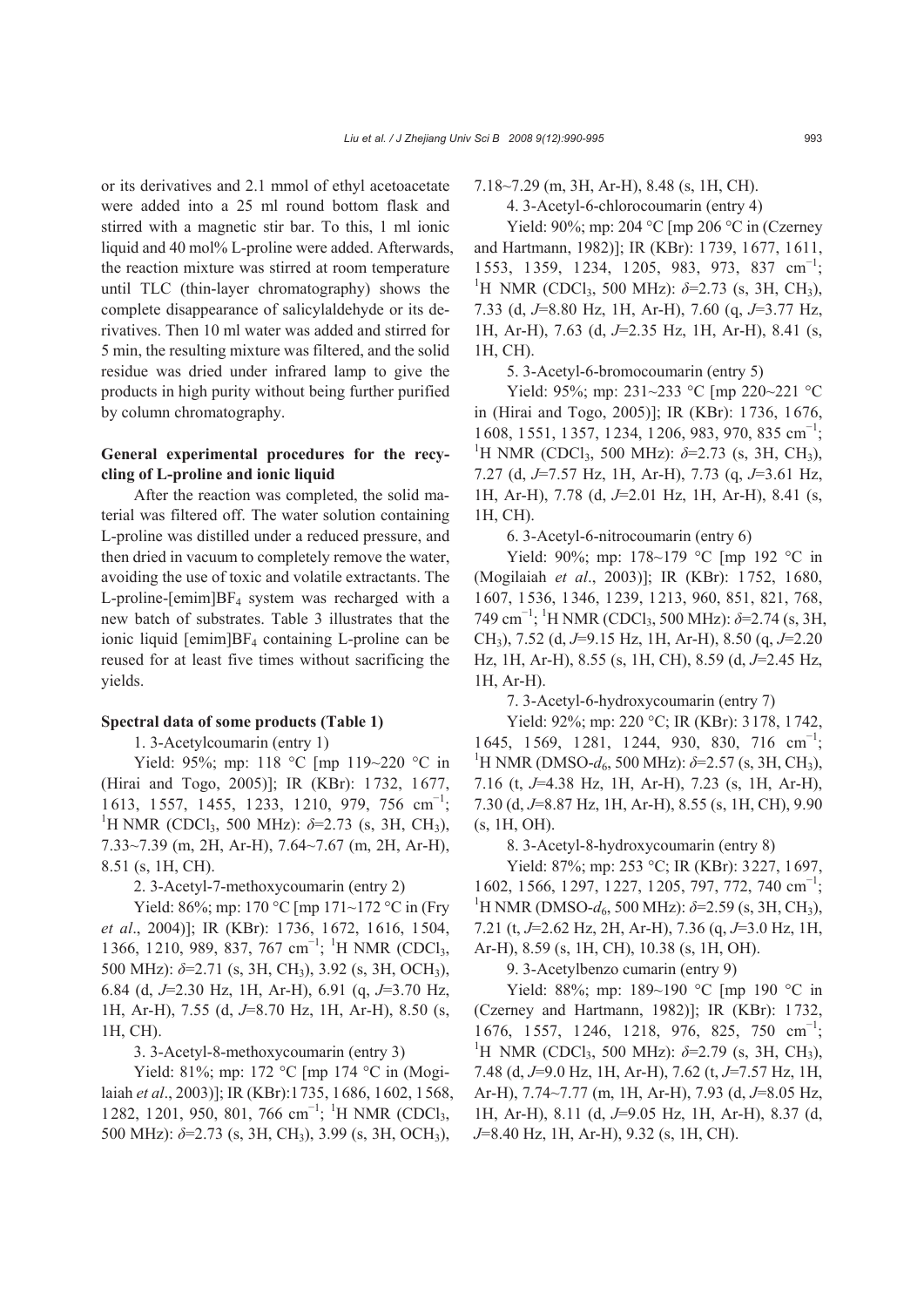## **CONCLUSION**

In conclusion, we have demonstrated that the L-proline-[emim] $BF_4$  system was an efficient alternative for the synthesis of substituted coumarins under very mild conditions. The room temperature ionic liquid played an important role as a solvent, thereby avoiding the use of environmentally unfavourable organic solvents. The L-proline immobilized in ionic liquid could be reused for at least five times, and the product yields remained at a comparable level. The simple experiment and product isolation procedures, ease of recovery, and reuse of the L-proline-  $[emim]BF<sub>4</sub>$  system are expected to contribute to the development of environmentally friendly and inexpensive processes in other organic syntheses.

#### **References**

- Bigi, F., Chesini, L., Maggi, R., Sartori, G., 1999. Montmorillonite KSF as an inorganic, water stable, and reusable catalyst for the Knoevenagel synthesis of coumarin-3-carboxylic acids. *J. Org. Chem.*, **64**(3):1033- 1035. [doi:10.1021/JO981794R]
- Bogdal, D., 1998. Coumarins: fast synthesis by Knoevenagel condensation under microwave irradiation. *J. Chem. Res. Synop*., **998**(8):468-469. [doi:10.1039/a801724g]
- Camur, M., Bulut, M., 2008. The synthesis and characterization of novel soluble phthalocyanines substituted with 7-octyloxy-3-(4-oxyphenyl) coumarin moieties. *Dyes and Pigments*, **77**(1):165-170. [doi:10.1016/J.DYEPIG.2007. 04.008]
- Cartwright, G.A., McNab, H., 1997. Synthesis of coumarins by flash vacuum pyrolysis of 3-(2-hydroxyaryl)propenoic esters. *J. Chem. Res. Synop*., **1997**(8):296-297. [doi:10. 1039/a702405c]
- Chen, Y.L., Lu, C.M., Lee, S.J., Kuo, D.H., Chen, I.L., Wang, T.C., Tzeng, C.C., 2005. Synthesis, antiproliferative, and vasorelaxing evaluations of coumarin α-methylene-γbutyrolactones. *Bioorganic & Medicinal Chemistry*, **13**(20):5710-5716. [doi:10.1016/J.BMC.2005.06.013]
- Chowdari, N.S., Ramchary, D.B., Barbas, C.F., 2003. Organocatalysis in ionic liquids: highly efficient L-prolinecatalyzed direct asymmetric Mannich reactions involving ketone and aldehyde nucleophiles. *Synlett*, (12): 1906-1909. [doi:10.1055/S-2003-41483]
- Córdova, A., 2004. Direct catalytic asymmetric cross-aldol reactions in ionic liquid media. *Tetrahedron Lett.*, **45**(20):3949-3952. [doi:10.1016/J.TETLET.2004.03.080]
- Czerney, P., Hartmann, H., 1982. A simple route to *N*-(2-hydroxyarylidene)nitroanilines, versatile synthons for coumarins. *Journal für Praktische Chemie.*, **324**(1): 21-28 (in German). [doi:10.1002/prac.19823240105]
- Fang, D., Cheng, J., Gong, K., Shi, Q.R., Liu, Z.L., 2008. Synthesis of coumarins via pechmann reaction in water

catalyzed by acyclic acidic ionic liquids. *Catal. Lett.*, **121**(3-4):255-259. [doi:10.1007/S10562-007-9325-0]

- Fry, J.R., Hammond, A.H., Jassi, K.L., Bass, A.E., Bruce, G., Laughton, C., Shaw, P.N., Bylov, I.E., Kovalenko, S.M., 2004. Selectivity of 7-alkoxycoumarins as probe substrates for rat hepatic cytochrome P450 forms is influenced by the substitution pattern on the coumarin nucleus. *Xenobiotica*, **34**(8):707-722. [doi:10.1080/00498250400 003463]
- Gruttadauria, M., Riela, S., Meo, P.L., D′Anna, F., Noto, R., 2004. Supported ionic liquid asymmetric catalysis. A new method for chiral catalysts recycling. The case of proline-catalyzed aldol reaction. *Tetrahedron Lett.*, **45**(32):6113-6116. [doi:10.1016/J.TETLET.2004.06.066]
- Gu, Y.L., Zhang, J., Duan, Z.Y., Deng, Y.Q., 2005. Pechmann reaction in non-chloroaluminate acidic ionic liquids under solvent-free conditions. *Adv. Synth. Catal.*, **347**(4): 512-516. [doi:10.1002/ADSC.200404316]
- Hagiwara, H., Okabe, T., Hoshi, T., Suzuki, T., 2004. Catalytic asymmetric 1,4-conjugate addition of unmodified aldehyde in ionic liquid. *J. Mol. Catal. A: Chem.*, **214**(1): 167-174. [doi:10.1016/J.MOLCATA.2003.11.035]
- Hirai, T., Togo, H., 2005. Preparation and synthetic use of polymer-supported Acetoaceacetate Reagent. *Synthesis*, (16):2664-2668. [doi:10.1055/S-2005-872142]
- Joseph, T., Sahoo, S., Halligudi, S.B., 2005. Brönsted acidic ionic liquids: a green, efficient and reusable catalyst system and reaction medium for Fischer esterification. *J. Mol. Catal. A: Chem.* **234**(1-2):107-110. [doi:10.1016/J. MOLCATA.2005.03.005]
- Kisanga, P., Fei, X.S., Verkade, J., 2002.  $P(RNCH_2CH_2)_3N$ : an efficient promoter for the synthesis of 3-substistuted coumarins. *Synth. Commun*., **32**(8):1135-1144. [doi:10. 1081/SCC-120003602]
- Kitazume, T., Jiang, Z.J., Kasai, K., Mihara, Y., Suzuki, M., 2003. Synthesis of fluorinated materials catalyzed by proline or antibody 38C2 in ionic liquid. *J. Fluorine Chem.*, **121**(2):205-212. [doi:10.1016/S0022-1139(03) 00032-0]
- Kostova, I.N., Nikolov, N.M., Chi Pilska, L.N., 1993. Antimicrobial properties of some hydroxycoumarins and fraxinus ornus bark extracts. *J. Ethnopharm*., **39**(3):205-208. [doi:10.1016/0378-8741(93)90037-6]
- Kotrusz, P., Kmentova, I., Gotov, B., Toma, S., Solcaniova, E., 2002. Proline-catalysed asymmetric aldol reaction in the room temperature ionic liquid [bmim]PF<sub>6</sub>. *Chem. Commun.*, **2**(21):2510-2511. [doi:10.1039/B206911C]
- Kotrusz, P., Toma, S., Schmalz, H.G., Adler, A., 2004. Michael additions of aldehydes and ketones to β-nitrostyrenes in an ionic liquid. *Eur. J. Org. Chem.*, **2004**(7):1577-1583. [doi:10.1002/EJOC.200300648]
- Kotrusz, P., Alemayehu, S., Toma, S., Schmalz, H.G., Adler, A., 2005. Enantioselective organocatalysis in ionic liquids: addition of aliphatic aldehydes and ketones to diethyl azodicarboxylate. *Eur. J. Org. Chem*., **2005**(22): 4904-4911. [doi:10.1002/EJOC.200500481]
- Loh, T.P., Feng, L.C., Yang, H.Y., Yang, J.Y., 2002. L-Proline